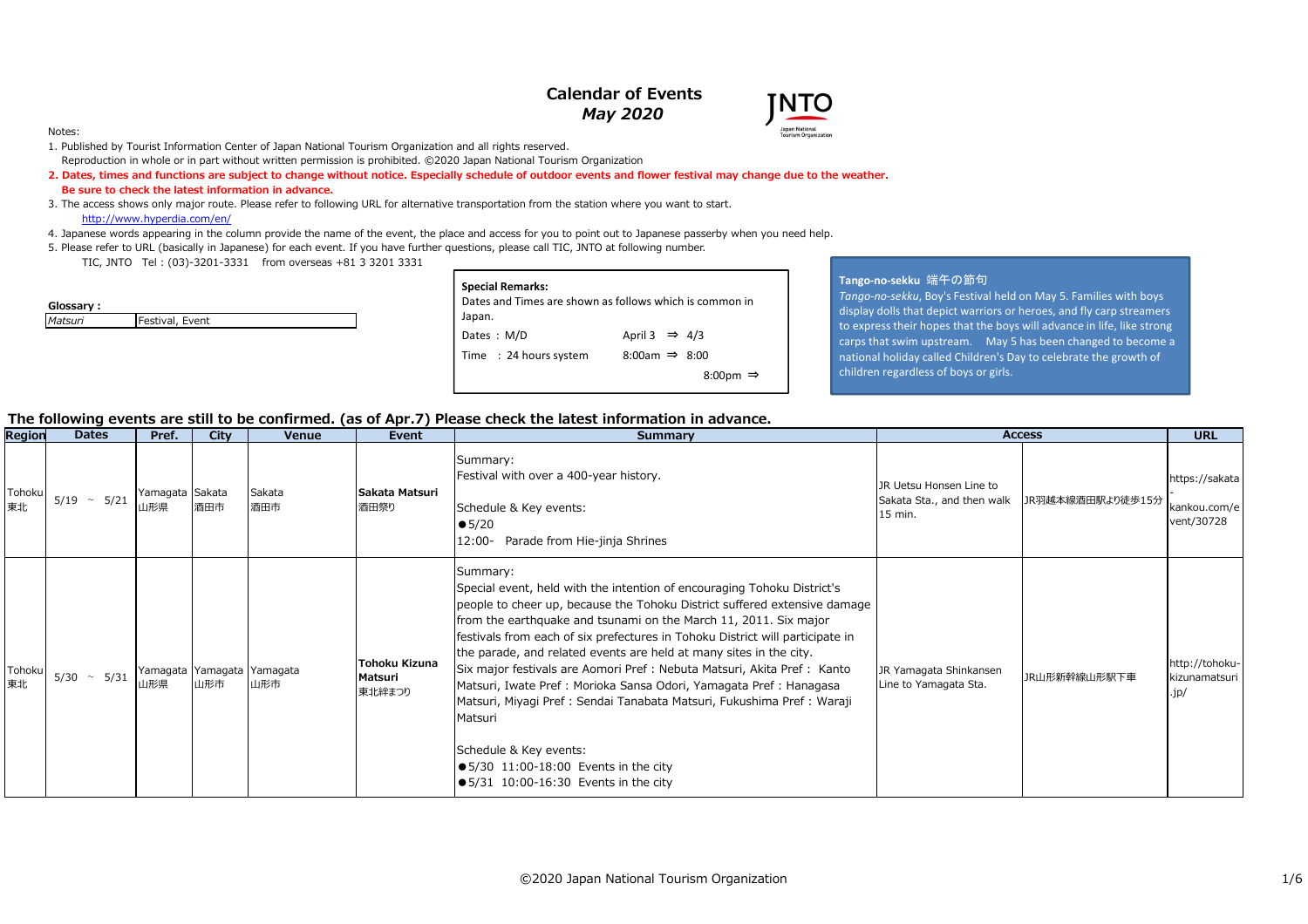| Region      | <b>Dates</b>      | Pref.        | City                                       | Venue                      | Event                               | <b>Summary</b>                                                                                                                                                                                                                                                                                                                                                                                                                                                                                                                                                              | <b>Access</b>                                                                                                                                                                           |                                                                   | <b>URL</b>                                                     |
|-------------|-------------------|--------------|--------------------------------------------|----------------------------|-------------------------------------|-----------------------------------------------------------------------------------------------------------------------------------------------------------------------------------------------------------------------------------------------------------------------------------------------------------------------------------------------------------------------------------------------------------------------------------------------------------------------------------------------------------------------------------------------------------------------------|-----------------------------------------------------------------------------------------------------------------------------------------------------------------------------------------|-------------------------------------------------------------------|----------------------------------------------------------------|
| Chubu<br>中部 | $5/30 \sim # # #$ | Gifu<br>岐阜県  | Gifu<br>岐阜市                                | Nagara River<br>長良川        | Nagaragawa Uka<br>長良川鵜飼             | Summary:<br>Cormorant fishing, an ancient method of catching Ayu (sweetfish or trout-<br>like fish), handling trained cormorants. It will be held every day during the<br>period except on the night of the full moon (10/1 this year) or when the<br>water is excessively muddy. Fee is 3,200 JPY or 3,500 JPY without meal.<br>For reservation, please call 058-262-0104 (Gifu City Ukai Kanransen<br>Jimusho), or reserve through major travel agencies.<br>Schedule & Key events:<br>$\bullet$ daily (except 10/1)<br>19:45-20:30 (Departure time: 18:15, 18:45, 19:15) | JR Tokaido Honsen Line to<br>Gifu Sta. From there, take<br>bus to Nagara-bashi Bus<br>Stop (20 min.)                                                                                    | JR東海道本線岐阜駅よりバスで<br>20分長良橋下車                                       | https://www.<br>ukai-<br>gifucity.jp/uka                       |
| Kinki<br>近畿 | 5/2               | Nara<br>奈良県  | Nara<br>奈良市                                | Todai-ji Temple<br>東大寺     | Shomu-Tenno-<br>Sai<br>聖武天皇祭        | Summary:<br>The Buddhist memorial service for the Emperor Shomu who announced the<br>Imperial Rescript to build the statue of Big Buddha in the temple.<br>Schedule & Key events:<br>13:15- Procession of monks from Tennoden to Daibutsuden in the temple                                                                                                                                                                                                                                                                                                                  | JR Nara Line to Nara Sta, or<br>Kintetsu Nara Line to<br>Kintetsu Nara Sta, From<br>there, take Nara Kotsu bus<br>to Daibutsuden Kasuga<br>Taisha-mae Bus Stop, and<br>then walk 5 min. | JR奈良線奈良駅又は近鉄奈良線 http://www.t<br>近鉄奈良駅より奈良交通バスで大<br>仏殿春日大社前下車、徒歩5分 | odaiji.or.jp/in<br>dex.html                                    |
| Kinki<br>近畿 | 5/5               | Kyoto<br>京都府 | Higashiya<br>ma-ku,<br>Kyoto<br>京都市<br>東山区 | Jishu-jinja Shrine<br>地主神社 | Jishu-jinja<br>Reitaisai<br>地主神社例大祭 | Summary:<br>Festival featuring a parade of priests, maidens, people disguised as<br>warriors, flower venders and the like, and children in fancy attire, marching<br>in tune with Gagaku (court music).<br>Schedule & Key events:<br>13:00- Parade in the neighborhood of the shrine<br>14:30- Ritual pray at the shrine                                                                                                                                                                                                                                                    | From JR Kyoto Sta., take<br>municipal bus No. 100 or<br>206 to Kiyomizu-michi Bus<br>Stop or Gojozaka Bus Stop,<br>and then walk 10 min.                                                | JR京都駅より市バスNo. 100又は https://www.j<br>206で清水道又は五条坂下車、<br>徒歩10分     | ishujinja.or.jp                                                |
| Kinki<br>近畿 | 5/22              | Hyogo<br>兵庫県 | Himeji<br>姫路市                              | Himeji Castle<br>姫路城       | Himeji Oshiro<br>Matsuri<br>姫路お城まつり | Summary:<br>Festival featuring Takigi Noh (an open-air masked drama by torchlights).<br>Schedule & Key events:<br>• 5/22<br>$18:00-$<br>Takigi Noh performance at San'nomaru Hiroba in the castle                                                                                                                                                                                                                                                                                                                                                                           | JR Sanyo Shinkansen Line to<br>Himeji Sta., and then walk<br>20 min.                                                                                                                    | JR山陽新幹線姫路駅より徒歩20<br>分                                             | https://www.<br>city.himeji.lg.j<br>p/oshirofes/in<br>dex.html |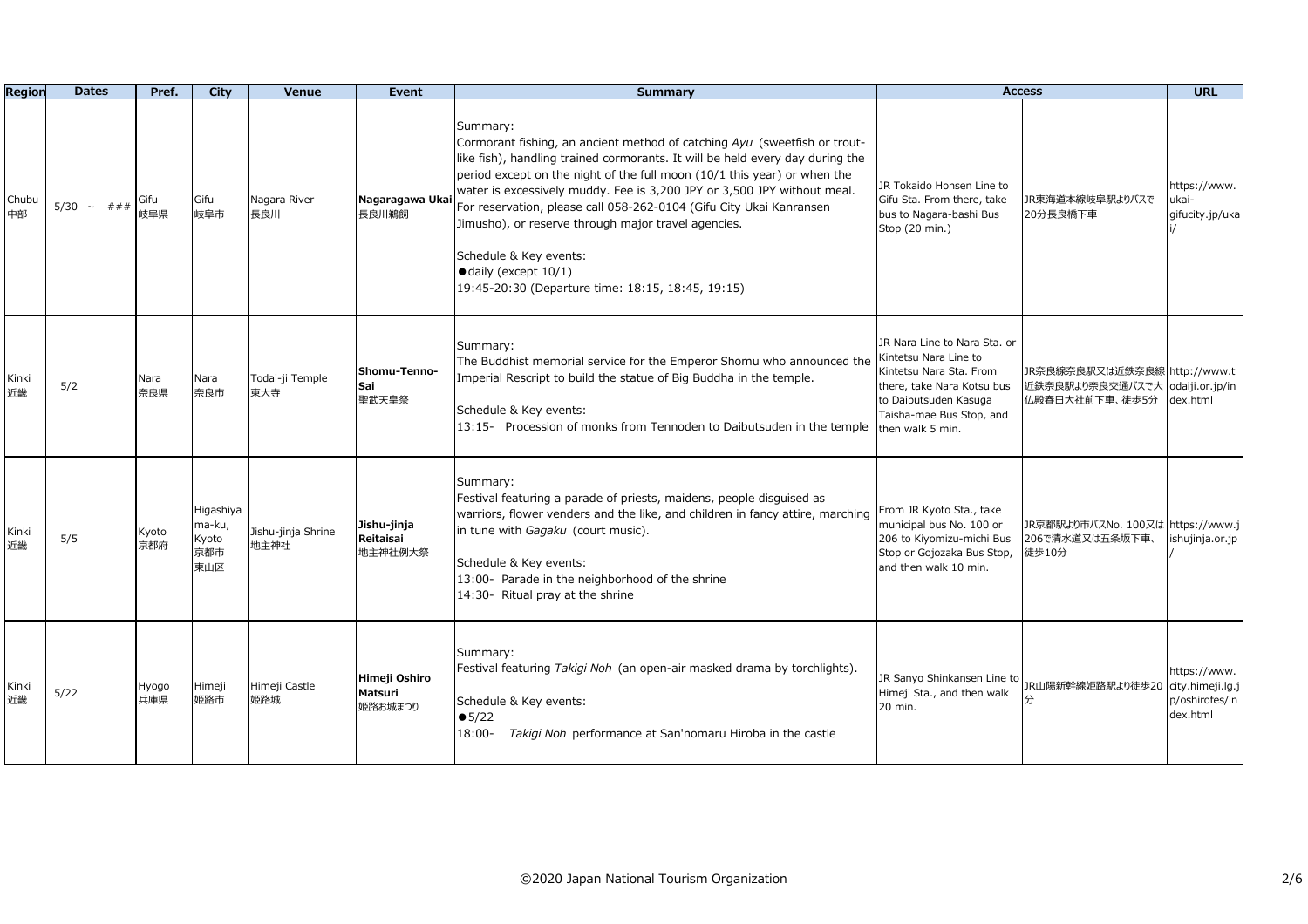| Region            | <b>Dates</b>     | Pref.          | City                                      | Venue                                            | Event                        | Summary                                                                                                                                                                                                                                                                                                                                                                                                                                                                                                                                           |                                                                                                                                                                                                                                                                                                     | <b>Access</b>                                                                                   | <b>URL</b>                                                       |
|-------------------|------------------|----------------|-------------------------------------------|--------------------------------------------------|------------------------------|---------------------------------------------------------------------------------------------------------------------------------------------------------------------------------------------------------------------------------------------------------------------------------------------------------------------------------------------------------------------------------------------------------------------------------------------------------------------------------------------------------------------------------------------------|-----------------------------------------------------------------------------------------------------------------------------------------------------------------------------------------------------------------------------------------------------------------------------------------------------|-------------------------------------------------------------------------------------------------|------------------------------------------------------------------|
| Kinki<br>近畿       | 5/17             | Kyoto<br>京都府   | Ukyo-ku, Oi River,<br>Kyoto<br>京都市<br>右京区 | Togetsukyo Bridge<br>and others<br>大堰川、<br>渡月橋ほか | <b>Mifune Matsuri</b><br>三船祭 | Summary:<br>Boat Festival, held on Oi River near Arashiyama. This festival features<br>"Ofuna-asobi" (which literally means playing & pleasure on the boat), in<br>which people wearing various costumes of Heian period (794-1185) play<br>and pleasure over 20 kinds of various Japanese traditional performing arts<br>including <i>Bugaku</i> (Ancient court dance with music), tea ceremony and the<br>like on the gaily decorated floating boats.<br>Schedule & Key events:<br>13:00-15:00 "Ofuna-asobi" on Oi River near Togetsukyo Bridge | Togetsukyo Bridge:<br>Keifuku Arashiyama Honsen<br>Line or Hankyu Arashiyama<br>Line to Arashiyama Sta.                                                                                                                                                                                             | 渡月橋周辺:<br>京福嵐山本線または阪急嵐山線<br>嵐山駅下車                                                               | http://www.k<br>urumazakijinj<br>a.or.jp/mifune<br>mathuri2.html |
| Chugo<br>ku<br>中国 | $5/14 \sim 5/16$ | Shimane<br>島根県 | Izumo<br>出雲市                              | Izumo Taisha Shrine <b>Daisairei</b><br>出雲大社     | 大祭礼                          | Summary:<br>Annual Festival of the shrine.<br>Schedule & Key events:<br>$\bullet$ 5/14 9:00-<br><i>Yabusame</i> (horseback archery) in the precincts of the shrine<br>$\bullet$ 5/15 12:00-<br>Procession of shrine's Mikoshi (portable shrine) and children in fancy attire<br>in the city                                                                                                                                                                                                                                                       | JR San-in Honsen Line to<br>Izumoshi Sta. From there,<br>take<br>(1) Ichibata Railway Kita-<br>matsue Line to Kawato Sta.,<br>and change to Ichibata<br>Railway Taisha Line to<br>Izumo-Taisha-mae Sta., and (2) バスで25分出雲大社下車<br>then walk 10 min.<br>(2) bus to Izumo Taisha Bus<br>Stop (25 min.) | JR山陰本線出雲市駅より<br>(1) 一畑電鉄北松江線で川跡駅 http://www.iz<br>にて一畑電鉄大社線に乗り換え出 umooyashiro.<br>雲大社前駅下車、徒歩10分 | or.jp/                                                           |

### **The following events have been cancelled or postponed. (as of Apr.7)**

| Tohoku<br>東北 | Aomori<br>青森県 | Hirosaki<br>弘前市          | Hirosaki Park,<br>Hirosaki Castle<br>ground<br>弘前公園、<br>弘前城跡        | Hirosaki Sakura<br>Matsuri<br> 弘前さくらまつり | Summary:<br>Cherry Blossom Festival with about 2,600 cherry trees on the ground of Hirosaki<br>Castle and along the castle's moat in Hirosaki Park. The festival period is subject to<br>change depending on blossoming.<br>Schedule & Key events:<br>cancelled                                                                                                       | JR Ou Honsen Line to Hirosaki<br>Sta. From there, walk 20-30<br>to Shiyakushomae Bus Stop (15<br>min.), and then walk 4 min.         | JR奥羽本線弘前駅より徒歩20~30<br>分又は弘前市内循環100円バス【弘              | http://www.hi<br>rosakipark.jp/<br>sakura/ |
|--------------|---------------|--------------------------|---------------------------------------------------------------------|-----------------------------------------|-----------------------------------------------------------------------------------------------------------------------------------------------------------------------------------------------------------------------------------------------------------------------------------------------------------------------------------------------------------------------|--------------------------------------------------------------------------------------------------------------------------------------|------------------------------------------------------|--------------------------------------------|
| Tohoku<br>東北 | Iwate<br>岩手県  | Hiraizumi-<br>cho<br>平泉町 | Chuson-ji Temple,<br>Motsu-ji Temple<br>中尊寺、<br>毛越寺                 | 藤原まつり                                   | Summary:<br>Festival featuring a procession of people playing the roles of historical figures and<br>warriors and En'nen-no-mai (Shinto dance with music to pray for longevity and a<br><b>Fujiwara Matsuri</b> good harvest of the year), designated as one of the National Important Intangible<br>Folk Cultural Properties.<br>Schedule & Key events:<br>cancelled | JR Tohoku Honsen Line to<br>Hiraizumi Sta., and then<br>(1) Chuson-ji Temple:<br>walk 25 min.<br>(2) Motsu-ji Temple:<br>walk 7 min. | JR東北本線平泉駅より<br>(1) 中尊寺:<br>徒歩25分<br>(2) 毛越寺:<br>徒歩7分 | http://hiraizu<br>mi.or.jp/index<br>.html  |
| Tohoku<br>東北 | Miyagi<br>宮城県 | Sendai<br>仙台市            | Simin Hiroba,<br>Aoba-jinja Shrine<br>and others<br>市民広場、<br>青葉神社ほか | Sendai Aoba<br>Matsuri<br>仙台青葉祭り        | Summary:<br>Festival featuring a parade of Mikoshi, children in fancy attire and warriors followed<br>by 11 Yamahoko and townspeople dancing Suzume Odori (local Japanese dance).<br>Schedule & Key events:<br>cancelled                                                                                                                                              | JR Tohoku Shinkansen Line to<br>Sendai Sta. From there, take<br>Namboku Subway Line to<br>Kotodai-koen Sta.                          | JR東北新幹線仙台駅より地下鉄南北<br>線で勾当台公園下車                       | http://www.a<br>loba-<br>matsuri.com/      |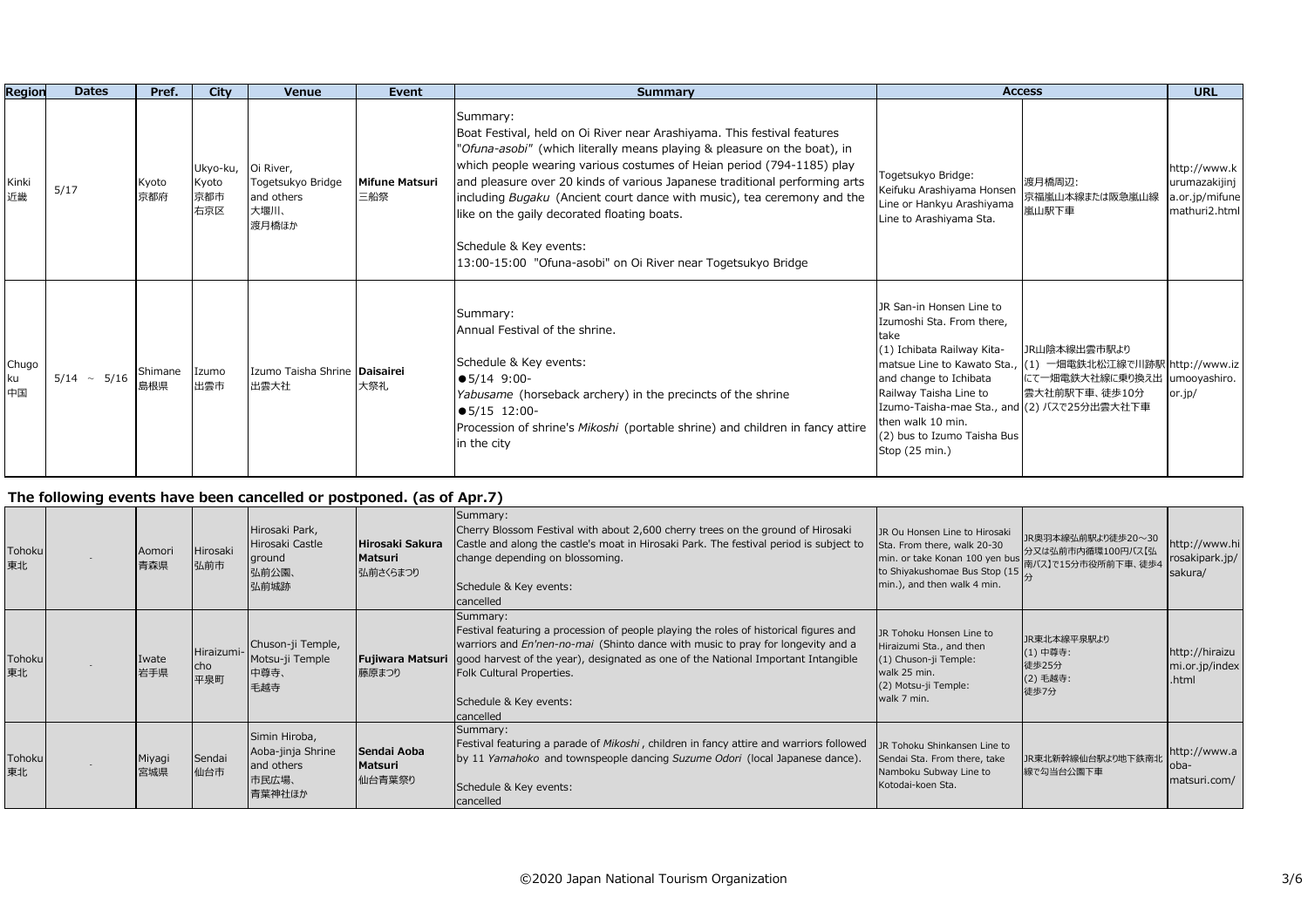| Region             | <b>Dates</b> | Pref.           | City            | <b>Venue</b>                                                                   | Event                                       | Summary                                                                                                                                                                                                                                                                                                                                                                                                                                                                                                                                                                                    | <b>Access</b>                                                                                                             |                                                            | <b>URL</b>                                                                                 |
|--------------------|--------------|-----------------|-----------------|--------------------------------------------------------------------------------|---------------------------------------------|--------------------------------------------------------------------------------------------------------------------------------------------------------------------------------------------------------------------------------------------------------------------------------------------------------------------------------------------------------------------------------------------------------------------------------------------------------------------------------------------------------------------------------------------------------------------------------------------|---------------------------------------------------------------------------------------------------------------------------|------------------------------------------------------------|--------------------------------------------------------------------------------------------|
| Tohoku<br>東北       |              | Yamagata<br>山形県 | Yonezawa<br>米沢市 | Uesugi-jinja Shrine,<br>Matsukawa River<br>and others<br>上杉神社、<br>松川河畔ほか       | <b>Matsuri</b><br>米沢上杉まつり                   | Summary:<br>Yonezawa Uesugi Festival in commemoration of the famous warlord "Uesugi Kenshin (1530-1578)".<br>Schedule & Key events:<br>postponed                                                                                                                                                                                                                                                                                                                                                                                                                                           | JR Yamagata Shinkansen Line<br>to Yonezawa Sta., and then<br>walk 10 min.                                                 | JR山形新幹線米沢駅より徒歩10分                                          | nttp://uesugi.<br>yonezawa-<br>matsuri.jp/                                                 |
| Chubu<br>中部        |              | Shizuoka<br>静岡県 | Shimoda<br>下田市  | Shimoda Port and<br>others<br>下田港ほか                                            | 黒船祭                                         | Summary:<br>Kurofune Matsuri (Black Ship Festival) started in 1934 is an international event that<br>brings together Japanese and Americans and promotes friendly relations between<br>the two nations. This festival was originally named after the historical event in 1854<br><b>Kurofune Matsuri</b> when the U.S. Commodore Matthew C. Perry came to Shimoda by seven Black Ships<br>(Kurofune in Japanese) in order to demand the opening of Japanese ports to the<br>foreign countries. If it rains, fireworks display will be held on the following day.<br>Schedule & Key events: | From JR Tokyo Sta, take JR<br>Limited Express "Odoriko" to<br>Izu-Kyu Shimoda Sta.                                        | JR東京駅よりJR特急"踊り子"で伊豆<br>急下田駅下車                              | ittps://www.<br>shimoda-<br>city.info/                                                     |
| Chubu<br>中部        |              | Shizuoka<br>静岡県 | su<br>浜松市       | Hamamat  Nakatajima Tako-<br>age Site and others<br>中田島凧揚げ会場ほか                 | <b>Hamamatsu</b><br><b>Matsuri</b><br>浜松まつり | cancelled<br>Summary:<br>Kite Battle Festival. Huge kites are flown by groups of citizens, who compete each<br>other by trying to cut the lines of their rivals' kites by skillful maneuvering.<br>Schedule & Key events:<br>cancelled                                                                                                                                                                                                                                                                                                                                                     | JR Tokaido Shinkansen Line to<br>Hamamatsu Sta. From in front<br>of Act-City Event-Hall, take<br>shuttle bus (9:00-14:00) | IR東海道新幹線浜松駅下車、アクトシ<br>ティイベントホール前よりシャトルバス<br>$(9:00-14:00)$ | nttps://hama<br>natsu-<br>daisuki.net/m<br>atsuri/                                         |
| Chubu<br>中部        |              | Gifu<br>岐阜県     | Toki<br>土岐市     | Oribe Hills<br>(Toki Mino-yaki<br>Oroshi Center)<br>織部ヒルズ<br>(土岐美濃焼卸商業団<br>地)  | Toki Mino-yaki<br>Matsuri<br>土岐美濃焼まつり       | Summary:<br>One of the biggest Ceramic Fair in Japan. Mino-yaki ceramic has a 400-year history<br>and more than 300,000 people come and visit this festival every year.<br>Schedule & Key events:<br>cancelled                                                                                                                                                                                                                                                                                                                                                                             | JR Chuo Honsen Line to Toki-<br>shi Sta. (North Exit) From<br>there, take free shuttle bus<br>(every 15 min.)             | JR中央本線土岐市駅(北口)より無料<br>シャトルバス (15分おき)                       | https://www.<br>oribe-<br>hills.com/new<br>s/276.html                                      |
| Hokuri<br>ku<br>北陸 |              | Ishikawa<br>石川県 | Nomi<br>能美市     | Kutani Togei-mura<br>Tokusetsu Kaijo<br>九谷陶芸村<br>特設会場                          | Kutani Chawan<br><b>Matsuri</b><br>九谷茶碗まつり  | Summary:<br>Pottery Fair of Kutani-yaki Ware with more than 50 stalls. About 200,000 people<br>visit the fair every year.<br>Schedule & Key events:<br>postponed                                                                                                                                                                                                                                                                                                                                                                                                                           | JR Hokuriku Honsen Line to<br>Nomineagari Sta. From there,<br>take shuttle bus.                                           | JR北陸本線能美根上駅よりシャトルバ                                         | https://www.<br>city.nomi.ishik<br>awa.jp/www/<br>contents/155<br>3732954617/i<br>dex.html |
| Hokuri<br>ku<br>北陸 |              | Ishikawa<br>石川県 | Nanao<br>七尾市    | Otokonushi-jinja<br>Shrine,<br>Misogi River and<br>others<br>大地主神社、<br>御祓川河畔ほか | Seihaku-sai<br>青柏祭                          | Summary:<br>Festival, designated as one of the National Important Intangible Folk Cultural<br>Properties, and registered as the Intangible Cultural Heritage by UNESCO. This<br>festival features three huge gorgeously bedecked floats from three towns, each 12-<br>meter in length and 20-ton in weight, parading daily during the festival period.<br>Schedule & Key events:<br>cancelled                                                                                                                                                                                              | JR Nanao Line to Nanao Sta.,<br>and then walk 5-10 min.                                                                   | JR七尾線七尾駅より徒歩5~10分                                          | https://www.<br>city.nanao.lg.j<br>p/shoukan/ev<br>ent/event_syo<br>kai/index.html         |
| Hokuri<br>ku<br>北陸 |              | Toyama<br>富山県   | Takaoka<br>高岡市  | Katahara-machi<br>Intersection<br>and others<br>片原町交差点ほか                       | Mikurumayama<br>Matsuri<br>御車山祭             | Summary:<br>Festival, designated as both the National Important Tangible and Intangible Folk<br>Cultural Property, and registered as the Intangible Cultural Heritage by UNESCO. The<br>highlight of this festival is a procession of seven floats featuring gorgeous goldwork<br>and lacquer ware, which are local specialty industry and artifacts, escorted by people JR Johana Line to Takaoka Sta.,<br>in traditional attire.<br>If it rains heavily, the procession will be canceled.<br>Schedule & Key events:<br>cancelled                                                         | and then walk 15 min.                                                                                                     | JR城端線高岡駅より徒歩15分                                            | https://www.t<br>akaoka.or.jp/                                                             |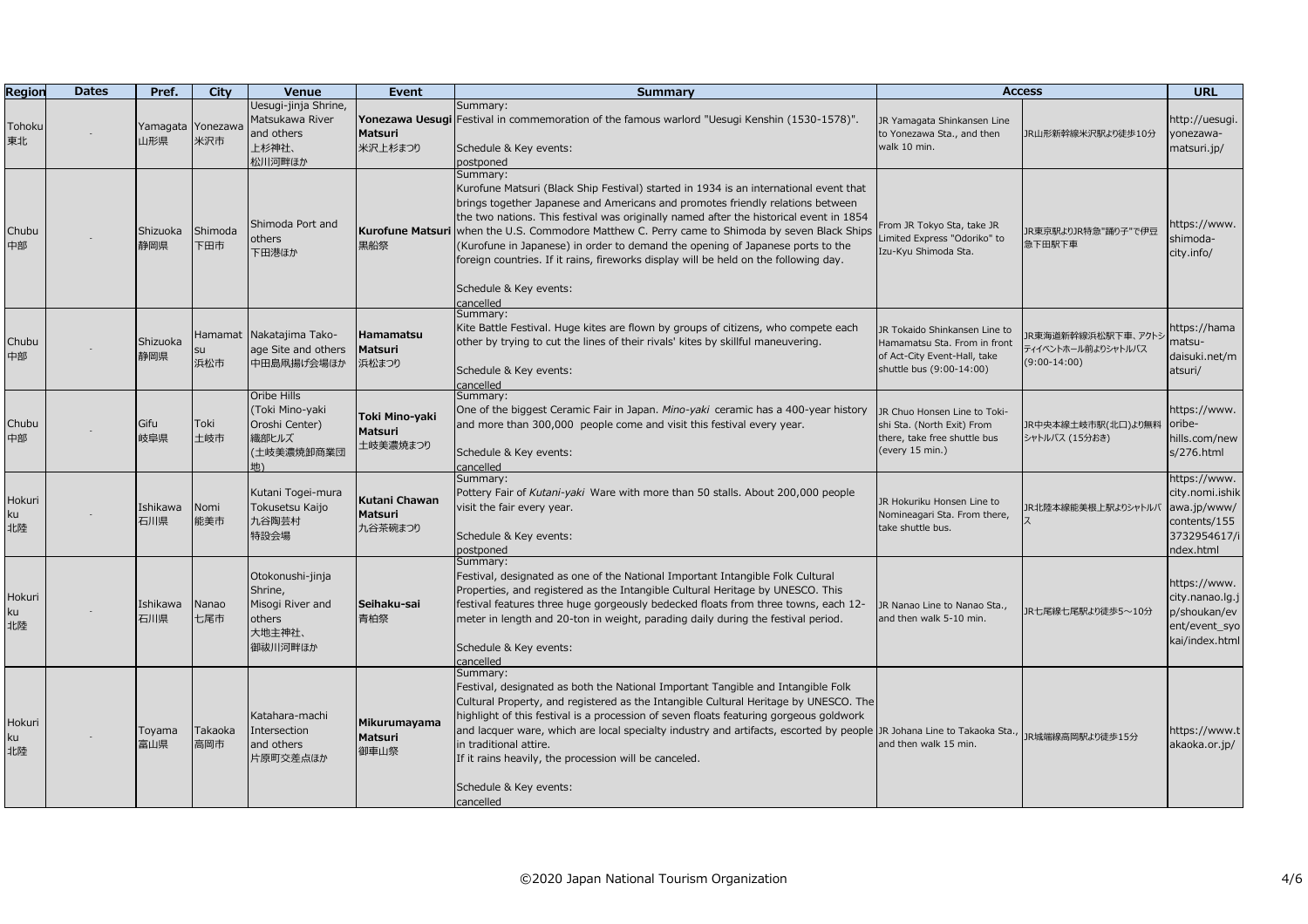| Region                    | <b>Dates</b> | Pref.         | City                                     | <b>Venue</b>                                                                                                                | Event                                                       | <b>Summary</b>                                                                                                                                                                                                                                                                                                                                                                                                                                                                                                                        | <b>Access</b>                                                                                                                                                                                                                                                                                                                                                                    |                                                                                                                             | <b>URL</b>                                                      |
|---------------------------|--------------|---------------|------------------------------------------|-----------------------------------------------------------------------------------------------------------------------------|-------------------------------------------------------------|---------------------------------------------------------------------------------------------------------------------------------------------------------------------------------------------------------------------------------------------------------------------------------------------------------------------------------------------------------------------------------------------------------------------------------------------------------------------------------------------------------------------------------------|----------------------------------------------------------------------------------------------------------------------------------------------------------------------------------------------------------------------------------------------------------------------------------------------------------------------------------------------------------------------------------|-----------------------------------------------------------------------------------------------------------------------------|-----------------------------------------------------------------|
| Hokuri<br><u<br>北陸</u<br> |              | Toyama<br>富山県 | Johana,<br>Nanto<br>南砺市<br>城端            | Hikiyama Kaikan<br>and others<br>曳山会館前ほか                                                                                    | Johana Hikiyama<br>Matsuri<br>城端曳山祭                         | Summary:<br>Festival, designated as one of the National Important Intangible Folk Cultural<br>Properties, and registered as the Intangible Cultural Heritage by UNESCO. The<br>highlight of this festival is Hikiyama Junko, a procession of Mikoshi and Yama.<br>Karakuri Ningyo (mechanically manipulated dolls) and Iori-uta (the folk song native<br>to the Johana area) are performed on Yama.<br>Schedule & Key events:<br>cancelled                                                                                            | JR Hokuriku Shinkansen Line to<br>Shin-Takaoka Sta. From there,<br>take JR Johana Line to Johana<br>Sta., and then walk 10 min.                                                                                                                                                                                                                                                  | JR北陸新幹線新高岡駅よりJR城端線<br>で城端駅下車、徒歩10分                                                                                          | https://www.t<br>abi-nanto.jp/                                  |
| Kinki<br>近畿               |              | Kyoto<br>京都府  | Kamigyo-<br>ku,<br>Kyoto<br>京都市<br>上京区   | Senbon Enma-do<br>Temple<br>千本えんま堂                                                                                          | Enma-do Kyogen<br>えんま堂狂言                                    | Summary:<br>Kyogen (traditional comic drama) performance at the temple. Admission is free.<br>Schedule & Key events:<br>postponed                                                                                                                                                                                                                                                                                                                                                                                                     | From JR Kyoto Sta., take<br>municipal bus No. 206 to<br>Kenryuko-mae Bus Stop (30<br>$min.$ )                                                                                                                                                                                                                                                                                    | JR京都駅より市バスNo. 206で30分<br>乾隆校前下車                                                                                             | nttp://enmad<br>okyogen.info/i<br>ndex.html                     |
| Kinki<br>近畿               |              | Kyoto<br>京都府  | Kita-ku,<br>Kyoto<br>京都市<br>北区           | Kamigamo-jinja<br>Shrine<br>上賀茂神社                                                                                           | Kamo Kurabe-<br><b>Uma</b><br>賀茂競馬                          | Summary:<br>Horse racing of olden times. Riders wearing fancy court robes demonstrate courtly<br>horsemanship.<br>Schedule & Key events:<br>cancelled<br>Summary:                                                                                                                                                                                                                                                                                                                                                                     | From JR Kyoto Sta., take<br>municipal bus No. 4 to<br>Kamigamo Jinja-mae Bus Stop                                                                                                                                                                                                                                                                                                | JR京都駅より市バスNo. 4で上賀茂神<br>社前下車                                                                                                | ittps://www.<br>kamigamojinj<br>$a$ .jp/                        |
| Kinki<br>近畿               |              | Kyoto<br>京都府  | Sakyo-ku,<br>Kyoto<br>京都市<br>左京区         | Shimogamo-jinja<br>Shrine<br>下鴨神社                                                                                           | Yabusame-Shinj<br>やぶさめ神事                                    | Horseback archery, associated with Aoi Matsuri Festival held on 5/15.<br>Schedule & Key events:<br>cancelled                                                                                                                                                                                                                                                                                                                                                                                                                          | From JR Kyoto Sta., take<br>municipal bus No. 4 or 205 to<br>Shimogamo Jinjya-mae Bus<br>Stop                                                                                                                                                                                                                                                                                    | JR京都駅より市バスNo. 4又は205で<br>下鴨神社前下車                                                                                            | https://www.<br>shimogamo-<br>jinja.or.jp/                      |
| Kinki<br>近畿               |              | Kyoto<br>京都府  | Fushimi-<br>ku,<br>Kyoto<br>京都市<br>伏見区   | Fujinomori-jinja<br>Shrine<br>藤森神社                                                                                          | Fujinomori<br>Matsuri<br>(Kakeuma-<br>Shinji)<br>藤森祭 (駈馬神事) | Summary:<br>The highlight of this festival is Kakeuma-Shinji (acrobatic horseback riding with a<br>1,200-year tradition). Many other events are scheduled during the festival period.<br>Schedule & Key events:<br>cancelled                                                                                                                                                                                                                                                                                                          | (1) JR Nara Line to Fujinomori<br>Sta., and then walk 5 min.<br>(2) Keihan Honsen Line to<br>Sumizome Sta., and then walk<br>7 min.                                                                                                                                                                                                                                              | (1) JR奈良線藤森駅より徒歩5分<br>(2) 京阪本線墨染駅より徒歩7分                                                                                     | http://www.f<br>ujinomorijinjy<br>a.or.jp/                      |
| Kinki<br>近畿               |              | Kyoto<br>京都府  | Kyoto<br>京都市                             | Shimogamo-jinja<br>Shrine,<br>Kamigamo-jinja<br>Shrine,<br>Kyoto Imperial<br>Palace and others<br>下鴨神社、<br>上賀茂神社、<br>京都御所ほか | Aoi Matsuri<br>葵祭                                           | Summary:<br>Hollyhock Festival of the shrines. This 1,500-year old festival features a magnificent<br>pageant which colorfully reproduces the Imperial procession that used to pay<br>homage to these shrines in ancient days. The procession consists of the ox-drawn<br>carriages, courtiers and court ladies clad in ancient court robes, and men holding<br>flower-decorated umbrellas, all decorated with Hollyhock leaf. If it rains, the festival<br>will be postponed to the next day.<br>Schedule & Key events:<br>cancelled | (1) Kyoto Imperial Palace:<br>Karasuma Subway Line to<br>Marutamachi Sta.<br>(2) Shimogamo-jinja Shrine:<br>From JR Kyoto Sta., take<br>municipal bus No. 4 or 205 to<br>Shimogamo Jinja-mae Bus Stop<br>(3) Kamigamo-jinja Shrine:<br>From JR Kyoto Sta., take<br>municipal bus No. 4 to                                                                                        | (1) 京都御所:<br>地下鉄烏丸線で丸太町駅下車<br>(2) 下鴨神社:<br>JR京都駅より市バスNo. 4 又は205で<br>下鴨神社前下車<br>(3) 上賀茂神社:<br>JR京都駅より市バスNo. 4 で上賀茂<br>神社前下車 | nttps://ja.kyo<br>to.travel/even<br>t/major/aoi/                |
| Kinki<br>近畿               |              | Nara<br>奈良県   | Kume-<br>cho,<br>Kashihara<br>橿原市<br>久米町 | Kume-dera Temple<br>久米寺                                                                                                     | Nerikuyo Eshiki<br>練供養会式                                    | Summary:<br>Requiem Parade. Procession of 25 people wearing face masks of Bosatsu crosses a<br>long bridge in the temple, which is believed to link this world with the Pure Land.<br>Schedule & Key events:<br>cancelled                                                                                                                                                                                                                                                                                                             | Kamigamo Jinja-mae Bus Stop<br>(1) JR Tokaido Shinkansen Line<br>to Kyoto Sta. From there, take<br>Kintetsu Kashihara Line to<br>Kashihara Jingu-mae Sta., and<br>then walk 6 min.<br>(2) JR Nara Line to Nara Sta.<br>From there, take Kintetsu Nara<br>Line to Yamato-Saidaiji Sta.,<br>and change to Kintetsu<br>Kashihara Line to Kashihara<br>Jingu-mae Sta., and then walk | (1) JR東海道新幹線京都駅より近鉄<br>橿原線で橿原神宮前駅下車、徒歩6<br>(2) JR奈良線奈良駅より近鉄奈良線<br>で大和西大寺駅にて近鉄橿原線に乗り<br>換え橿原神宮前駅下車、徒歩6分                      | nttps://www.<br>city.kashihara<br>nara.jp/kank<br>ou/index.html |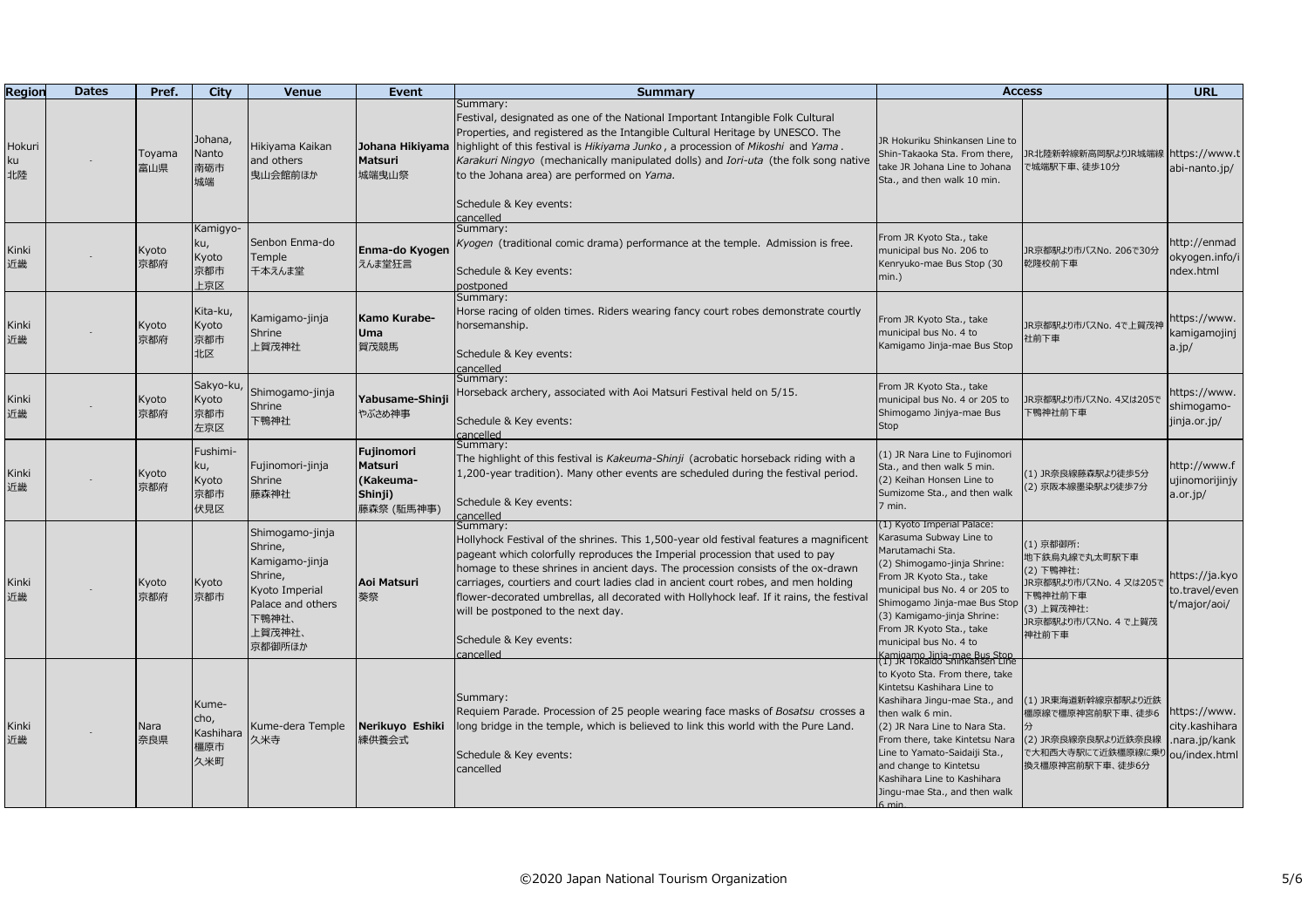| Region            | <b>Dates</b> | Pref.          | City                               | <b>Venue</b>                                                                                                                                  | Event                                                               | <b>Summary</b>                                                                                                                                                                                                                                                                                                                                                                                                                                                                                                                      | <b>Access</b>                                                                                                                                                          |                                                                | <b>URL</b>                                |
|-------------------|--------------|----------------|------------------------------------|-----------------------------------------------------------------------------------------------------------------------------------------------|---------------------------------------------------------------------|-------------------------------------------------------------------------------------------------------------------------------------------------------------------------------------------------------------------------------------------------------------------------------------------------------------------------------------------------------------------------------------------------------------------------------------------------------------------------------------------------------------------------------------|------------------------------------------------------------------------------------------------------------------------------------------------------------------------|----------------------------------------------------------------|-------------------------------------------|
| Shikok<br>u<br>四国 |              | Kochi<br>高知県   | Nakamura<br>Shimanto<br>四万十市<br>中村 | Ichijo-jinja Shrine<br>and others<br>一條神社ほか                                                                                                   | Tosa Ichijo Kuge<br>Gyoretsu "Fuji<br>Matsuri"<br>土佐一条公家行列<br>「藤祭り」 | Summary:<br>Festival featuring an elegant pageant of 200 people in court costumes of the<br>Muromachi period, when the aristocracy Ichijo and his family moved into Nakamura<br>from Kyoto in 1468 in order to avoid civil wars.<br>Schedule & Key events:<br>cancelled                                                                                                                                                                                                                                                             | JR Dosan Line to Kochi Sta.<br>From there, take JR Limited<br>Express to Nakamura Sta. via<br>Tosa Kuroshio Railway<br>Nakamura-Shukumo Line, and<br>then walk 20 min. | JR土讃線高知駅よりJR特急で土佐くろ https://www.<br>しお鉄道中村宿毛線経由中村駅下<br>車、徒歩20分 | shimanto-<br>kankou.com/                  |
| Kyushu<br>九州      |              | Fukuoka<br>福岡県 | Fukuoka<br>福岡市                     | JR Hakata Sta.,<br>Meiji-dori Street,<br>Gofukumachi<br>Subway Sta.,<br>Dontaku Hiroba and<br>others<br>JR博多駅前、<br>明治通り、<br>呉服町駅、<br>どんたく広場ほか | Hakata Dontaku<br>博多どんたく                                            | Summary:<br>Festival featuring a procession of <i>Dontaku-tai</i> in which three Deities of Good Fortune<br>in disquise, escorted by people wearing traditional clothes in the Muromachi period<br>$(1338-1573)$ , and children in fancy costumes dancing to the music parade. The<br>entire city, especially Dontaku Hiroba in front of City Hall is filled with townspeople<br>singing and dancing with rice paddles in hands, and various entertainments are<br>staged daily in the city.<br>Schedule & Key events:<br>cancelled | JR Sanyo Shinkansen Line to<br>Hakata Sta.                                                                                                                             | <b>JR山陽新幹線博多駅下車</b>                                            | http://www.d<br>ontaku.fukune<br>t.or.jp/ |
| Kyushu<br>九州      |              | Saga<br>佐賀県    | Arita-cho<br>有田町                   | "Kyudo" route<br>旧道                                                                                                                           | Arita Toki Ichi<br>有田陶器市                                            | Summary:<br>One of the biggest Ceramic Fair with about 500 stalls held along "Kyudo" route<br>(about 4 km). About one million people visit the fair every year.<br>Schedule & Key events:<br>postponed                                                                                                                                                                                                                                                                                                                              | JR Sanyo Shinkansen Line to<br>Hakata Sta. From there, take JR JR山陽新幹線博多駅よりJR特急"みど rita-<br>Limited Express "Midori" to<br>Arita Sta.                                  | り"で有田駅下車                                                       | http://www.a<br>toukiichi.or.jp           |
| Okinaw<br>沖縄      |              | Okinawa<br>沖縄県 | Naha<br>那覇市                        | Naha Shinko Port<br>那覇新港<br>(那覇港新埠頭)                                                                                                          | Naha "Hari"<br>那覇ハーリー                                               | Summary:<br>"Hari" Boat Race, peculiar to Okinawa, in which young men show their strength and<br>skills at sea in Naha Shinko Port.<br>Schedule & Key events:<br>cancelled                                                                                                                                                                                                                                                                                                                                                          | From Naha Airport, take taxi<br>(25 min.)                                                                                                                              | 那覇空港よりタクシーで25分                                                 | https://www.<br>naha-<br>navi.or.jp/      |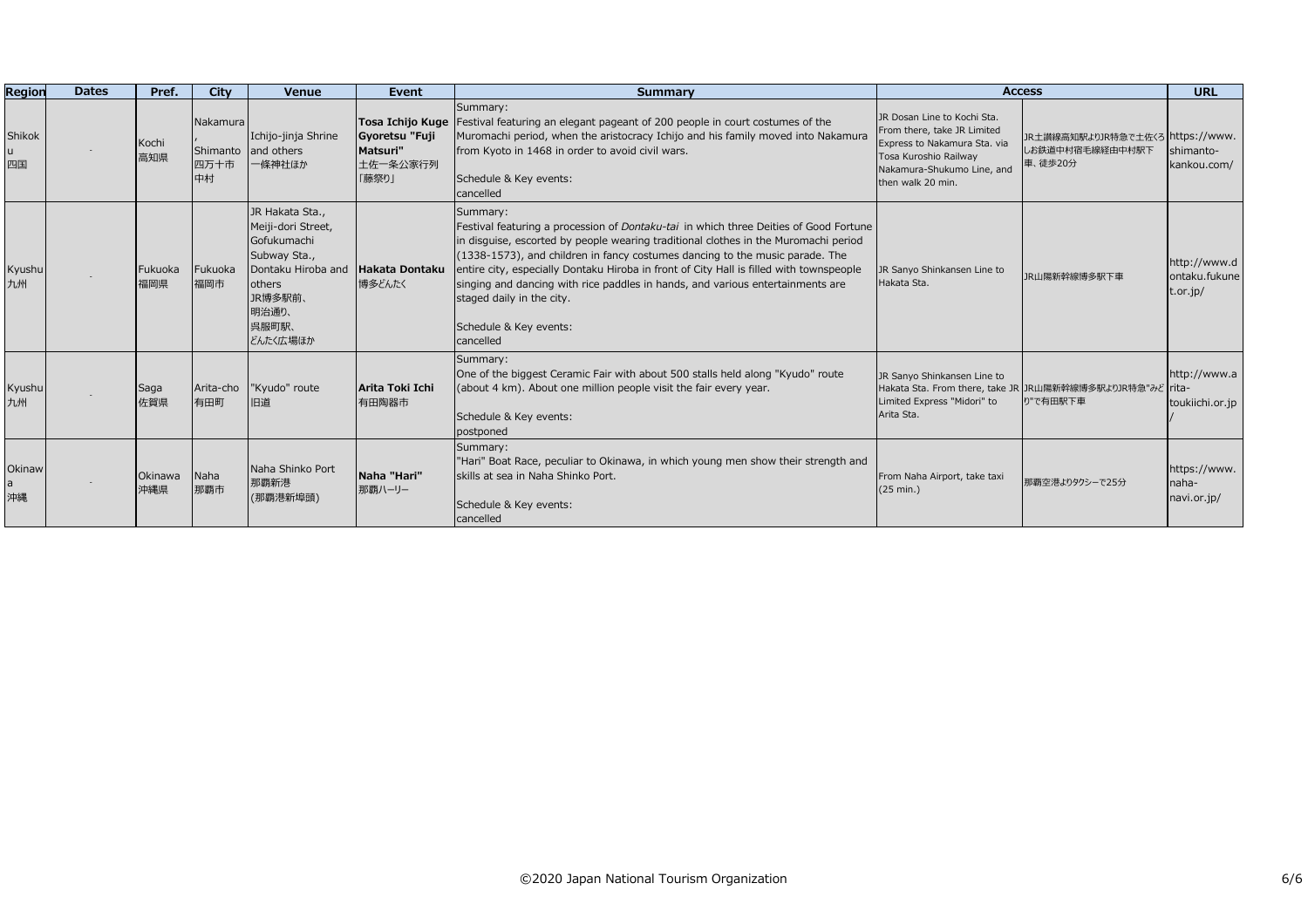# **Calendar of Events***May 2020*



#### **Notes:**

- 1. Published by Tourist Information Center of Japan National Tourism Organization and all rights reserved.
- Reproduction in whole or in part without written permission is prohibited. ©2020 Japan National Tourism Organization
- **2. Dates, times and functions are subject to change without notice. Especially schedule of outdoor events and flower festival may change due to the weather. Be sure to check the latest information in advance.**
- 3. The access shows only major route. Please refer to following URL for alternative transportation from the station where you want to start.http://www.hyperdia.com/en/
- 4. Japanese words appearing in the column provide the name of the event, the place and access for you to point out to Japanese passerby when you need help.
- 5. Please refer to URL (basically in Japanese) for each event. If you have further questions, please call TIC, JNTO at following number.
	- TIC, JNTO Tel : (03)-3201-3331 from overseas +81 3 3201 3331

#### Glossary:

| Matsuri | Festival, Event |
|---------|-----------------|
| Mikoshi | Portable shrine |

| <b>Special Remarks:</b> | Dates and Times are shown as follows which is common in Japan. |
|-------------------------|----------------------------------------------------------------|
| Dates: M/D              | April 3 $\Rightarrow$ 4/3                                      |
| Time : 24 hours system  | $8:00am \Rightarrow 8:00$                                      |
|                         | 8:00pm $\Rightarrow$ 20:00                                     |

## **Tango-no-sekku 端午の節句**

 *Tango-no-sekku*, Boy's Festival held on May 5. Families with boys display dolls that depict warriors or heroes, and fly carp streamers to express their hopes that the boys will advance in life, like strong carps that swim upstream. May 5 has been changed to become a national holiday called Children's Day to celebrate the growth of children regardless of boys or girls.

### **The following events are still to be confirmed. (as of Apr.7) Please check the latest information in advance.**

| Region      | <b>Dates</b>     | Pref.        | City                     | Venue                                     | Event                                               | Summary                                                                                                  |                                                                                                                                              | <b>Access</b>                       | <b>URL</b>                                                                      |
|-------------|------------------|--------------|--------------------------|-------------------------------------------|-----------------------------------------------------|----------------------------------------------------------------------------------------------------------|----------------------------------------------------------------------------------------------------------------------------------------------|-------------------------------------|---------------------------------------------------------------------------------|
| Tokyo<br>東京 | $5/2 \sim 5/5$   | Tokyo<br>東京都 | Chuo-ku<br>中央区           | Teppozu Inari-<br>jinja Shrine<br>鉄砲洲稲荷神社 | Teppozu Inari-<br>jinja Reitaisai<br>鉄砲洲稲荷神社<br>例大祭 | Summary:<br>Annual Festival of the shrine.<br>Schedule & Key events:<br>Details are still to be arranged | JR Keiyo Line or Tokyo Metro<br>Hibiya Line to Hatchobori Sta.<br>(H11), and then walk 5 min.                                                | JR京葉線又は東京メトロ日比谷線ア<br>丁堀駅より徒歩5分      | http://www.tep<br>pozujinja.or.jp/<br>nenkan.html                               |
| Tokyo<br>東京 | $5/22 \sim 5/25$ | Tokyo<br>東京都 | Shinjuku-<br>l ku<br>新宿区 | Hanazono-jinja<br>Shrine<br>花園神社          | Hanazono-jinja<br>Reitaisai<br>花園神社例大祭              | Summary:<br>Annual Festival of the shrine.<br>Schedule & Key events:<br>Details are still to be arranged | Tokyo Metro Marunouchi,<br>Fukutoshin Line or Toei<br>Shinjuku Subway Line to<br>Shinjuku-Sanchome Sta. (M09, 車 (E2出口)<br>F13, S02)(Exit E2) | 東京メトロ丸の内線、副都心線又は<br>都営地下鉄新宿線新宿三丁目駅下 | http://www.han<br>azono-<br>jinja.or.jp/mt/c<br>ms-<br>sh/webdir/index<br>.html |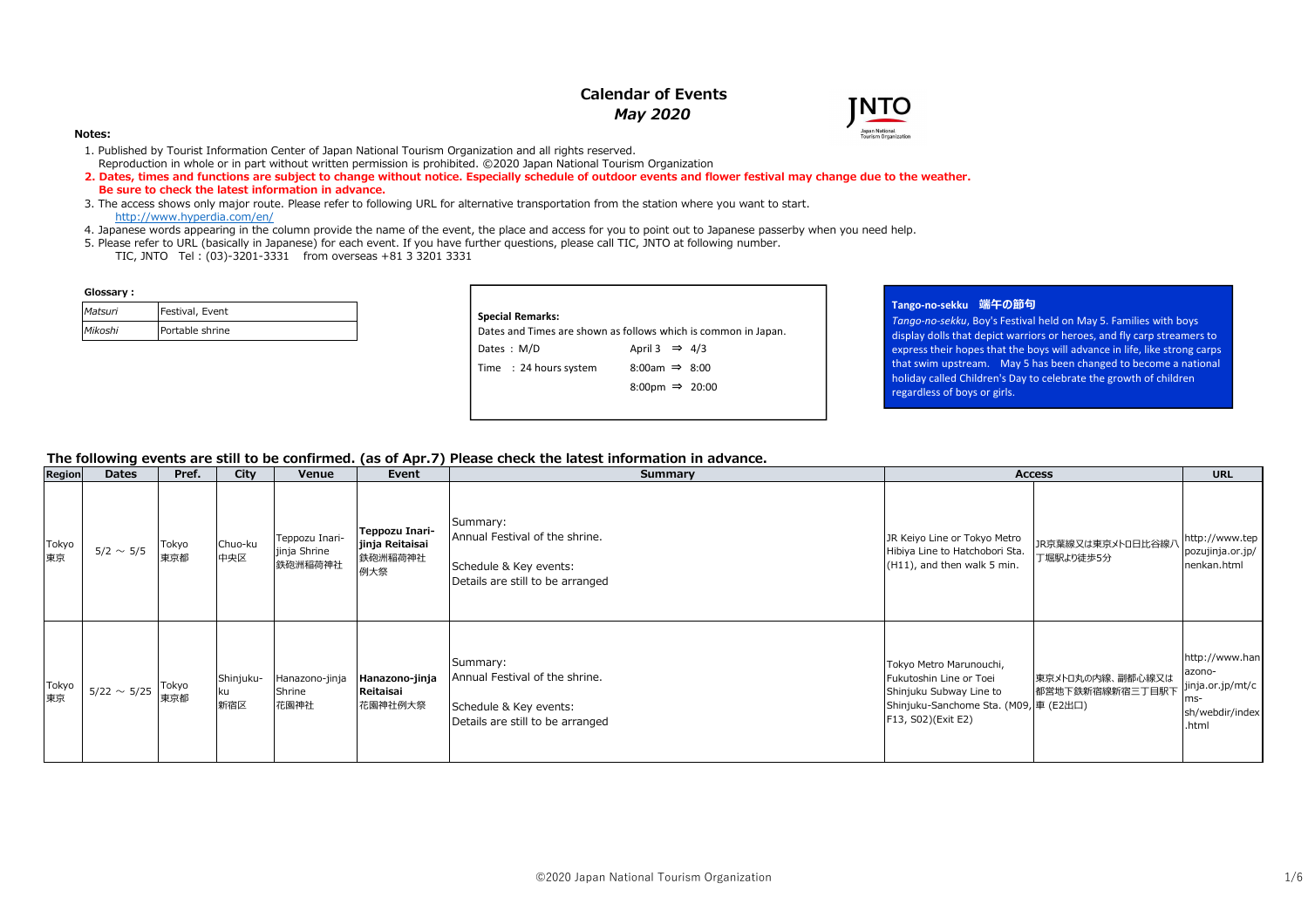| Region      | <b>Dates</b>     | Pref.            | City             | Venue                                                                                                        | Event                                           | <b>Summary</b>                                                                                                                                                                                                                                                                                                                                                                                                                                                                                                                                                 |                                                                                                                                                                           | <b>Access</b>                                                        | <b>URL</b>                                                                                               |
|-------------|------------------|------------------|------------------|--------------------------------------------------------------------------------------------------------------|-------------------------------------------------|----------------------------------------------------------------------------------------------------------------------------------------------------------------------------------------------------------------------------------------------------------------------------------------------------------------------------------------------------------------------------------------------------------------------------------------------------------------------------------------------------------------------------------------------------------------|---------------------------------------------------------------------------------------------------------------------------------------------------------------------------|----------------------------------------------------------------------|----------------------------------------------------------------------------------------------------------|
| Tokyo<br>東京 | $5/24 \sim 6/7$  | Tokyo<br>東京都     | Sumida-ku<br>墨田区 | Ryogoku<br>Kokugikan<br>両国国技館                                                                                | Ozumo Gogatsu<br><b>Basho</b><br>大相撲5月場所        | Summary:<br>Grand Sumo Tournament at Ryogoku Kokugikan Hall. Dohyo-iri (the ring-entering<br>ceremonies) by Yokozuna (the grand champions) take place around 15:55 daily.<br>Then the main matches by Maku-uchi (upper-rank Sumo wrestlers) start. Details<br>of the tickets are still to be arranged.<br>Schedule & Key events:<br>$\bullet$ daily<br>$15:55 -$<br>Dohyo-iri by Yokozuna                                                                                                                                                                      | (1) JR Sobu Line to Ryogoku<br>Sta. (West Exit), and then<br>walk 2 min.<br>(2) Toei Oedo Subway Line to<br>Ryogoku Sta. (E12), and then<br>walk 5 min.                   | (1) JR総武線両国駅 (西口) より徒<br>歩2分<br>(2) 都営地下鉄大江戸線両国駅より mo.or.jp/<br>徒歩5分 | http://www.su                                                                                            |
| Kanto<br>関東 | 5/5              | Kanagawa<br>神奈川県 | 大磯町              | Rokusho-jinja<br>Shrine,<br>Mt. Kamisoroi,<br>Oiso-machi Bamba Park and<br>others<br>六所神社、<br>神揃山、<br>馬場公園ほか | Sagami-<br>Konomachi<br>相模国府祭                   | Summary:<br>Annual festival of Rokusho-jinja Shrine and five other shrines. Parade of six<br>Mikoshi and traditional Japanese dance performances are the highlights.<br>Schedule & Key events:<br>7:00- Mikoshi of five shrines start from each shrines to parade to<br>Mt. Kamisoroi<br>11:50- Mikoshi of Rokusho-jinja Shrine parade to Bamba park<br>through the town<br>12:00- "Zamondo" ritual is conducted on Mt. Kamisoroi<br>13:30- Sagi-no-mai (Heron Dance), Shishi-no-mai (Lion Dance) and<br>Ryu-no-mai (Dragon Dance) are performed at Bamba Park | Rokusho-jinja Shrine:<br>JR Tokaido Honsen Line to<br>Oiso Sta. From there, take bus JR東海道本線大磯駅よりバスで国府<br>to Kokufu-Shinshuku Bus Stop, 新宿下車、徒歩5分<br>and then walk 5 min. | 六所神社:                                                                | http://www.tow<br>n.oiso.kanagaw<br>a.jp/isotabi/mat<br>suri event/mats<br>uri/sagamikoun<br>omachi.html |
| Kanto<br>関東 | $5/22 \sim 6/21$ | Ibaraki<br>茨城県   | Itako<br>潮来市     | Suigo Itako<br>Ayame-en<br>水郷潮来あやめ園                                                                          | Suigo Itako<br><b>Ayame Matsuri</b><br>水郷潮来あやめ祭 | Summary:<br>Ayame (iris) Flower Festival. A million iris flowers of 500 species are in bloom in<br>the garden. Admission is free. Yomeiri-fune (a boat escorting a bride) and local<br>Japanese entertainments are performed during the festival period.<br>Schedule & Key events:<br>$\bullet$ daily<br>18:30-22:00<br>Flowers are lit up<br>• every Wednesday<br>Yomeiri-fune<br>$11:00-$<br>• every Saturday<br>11:00-, 14:00- & 19:30-<br>Yomeiri-fune<br>• every Sunday<br>11:00- & 14:00-<br>Yomeiri-fune                                                | (1) JR Kashima Line to Itako<br>Sta., and then walk 3 min.<br>(2) From Tokyo Sta. Yaesu<br>South Exit, take highway bus<br>to Suigo Itako Bus Terminal<br>(70 min.)       | (1) JR鹿島線潮来駅より徒歩3分<br>(2) 東京駅八重洲南口より高速バス<br>で70分水郷潮来バスターミナル下車        | nttp://www.city<br>itako.lg.jp/pag<br>e/page003125.<br>html                                              |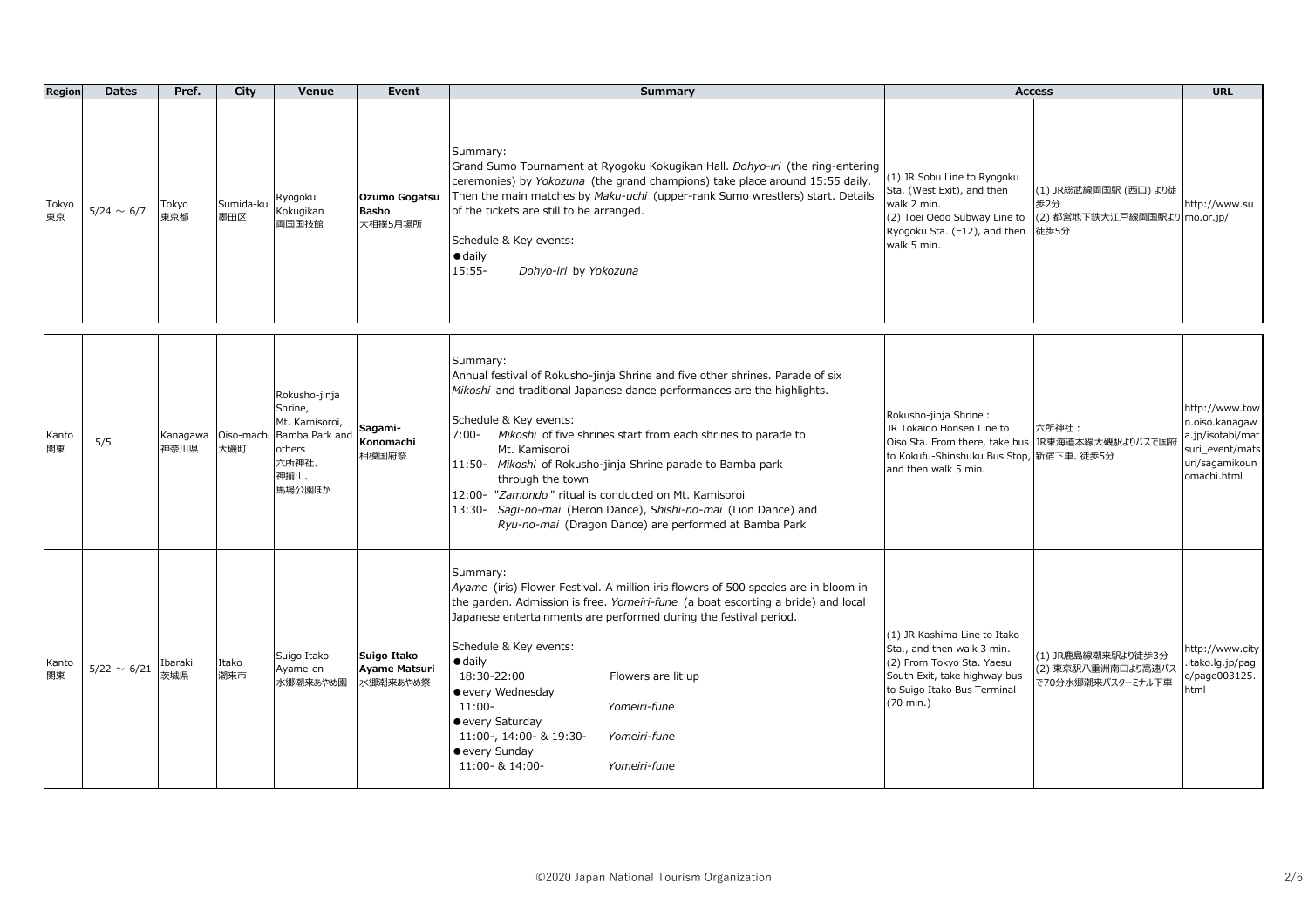| <b>Region</b> | <b>Dates</b>                           | Pref. | City                     | Venue                               | Event                          | Summary                                                                                                                                                                                                                                                                                                                            | <b>Access</b>                                                                                                                                                      |                                                                          | <b>URL</b>                                 |
|---------------|----------------------------------------|-------|--------------------------|-------------------------------------|--------------------------------|------------------------------------------------------------------------------------------------------------------------------------------------------------------------------------------------------------------------------------------------------------------------------------------------------------------------------------|--------------------------------------------------------------------------------------------------------------------------------------------------------------------|--------------------------------------------------------------------------|--------------------------------------------|
| Kanto I<br>関東 | $\frac{1}{10}$   5/30, & 6/2  <br>5/31 | 神奈川県  | Kanagawa Yokohama<br>横浜市 | Rinko Park and<br>others<br>臨港パークほか | Yokohama<br>Kaiko-sai<br>横浜開港祭 | Summary:<br>Festival to commemorate the opening of Yokohama Port, mainly in Rinko Park and $(1)$ Tokyu Toyoko Line or<br>other sites. Various events are scheduled during the festival period.<br>Schedule & Key events:<br>$\bullet$ daily<br>Music concerts and dance performances on the main stage in<br>daytime<br>Rinko Park | Yokohama Minatomirai Line to<br>Minatomirai Sta., and then<br>walk 5 min.<br>(2) JR Keihin Tohoku or<br>Negishi Line to Sakuragicho<br>Sta., and then walk 15 min. | (1) 東急東横線又は横浜みなとみら<br>い線みなとみらい駅より徒歩5分<br>(2) JR京浜東北線又は根岸線桜木<br>町駅より徒歩15分 | http://www.kai<br>kosai.com/index<br>.html |

## **The following events have been cancelled or postponed. (as of Apr.7)**

| Tokyo<br>東京 | Tokyo<br>東京都 | Koto-ku<br>江東区                | Kameido Tenjin<br>Shrine<br>亀戸天神社                                                          | Fuji Matsuri<br>藤まつり                                                           | Summary:<br>Fuji (wisteria) Flower Festival. There are over 50 wisteria roots in the precincts of the<br>shrine, and they are usually in full bloom in this season.<br>Schedule & Key events:<br>cancelled                                                                                                                                                | (1) JR Sobu Line to Kameido Sta.<br>(North Exit), and then walk 15<br>min.<br>(2) JR Sobu Line or Tokyo Metro<br>Hanzomon Line to Kinshicho<br>Sta.(Z13)(North Exit), and then<br>walk 15 min. | (1) JR総武線亀戸駅 (北口) より徒歩15<br>(2) JR総武線又は東京メトロ半蔵門線錦<br>糸町駅 (北口)より徒歩15分                       | http://kameidot<br>enjin.or.jp/                       |
|-------------|--------------|-------------------------------|--------------------------------------------------------------------------------------------|--------------------------------------------------------------------------------|-----------------------------------------------------------------------------------------------------------------------------------------------------------------------------------------------------------------------------------------------------------------------------------------------------------------------------------------------------------|------------------------------------------------------------------------------------------------------------------------------------------------------------------------------------------------|--------------------------------------------------------------------------------------------|-------------------------------------------------------|
| Tokyo<br>東京 | Tokyo<br>東京都 | Shibuya-ku<br>渋谷区             | Meiji-jingu<br>Shrine<br>明治神宮                                                              | Meiji-jingu<br>Haru-no Taisai<br>明治神宮春の大祭                                      | Summary:<br>Annual Spring Festival of the shrine. Many Japanese performing arts are performed during<br>the festival period.<br>Schedule & Key events:<br>cancelled                                                                                                                                                                                       | (1) JR Yamanote Line to Harajuku<br>Sta.(West Exit), and then walk 5<br>(2) Tokyo Metro Chiyoda or<br>Fukutoshin Line to Meiji-Jingumae<br>Sta. (C03, F15)(Exit 2), and then<br>walk 5 min.    | (1) JR山手線原宿駅 (西口) より徒歩5<br>(2) 東京メトロ千代田線又は副都心線明<br>治神宮前駅 (2番出口) より徒歩5分                     | https://www.m<br>eijijingu.or.jp/                     |
| Tokyo<br>東京 | Tokyo<br>東京都 | Heiwajima,<br>Ota-ku<br>太田区平和 | <b>Tokyo Ryutsu</b><br>Center<br>Building<br>東京流通センタービ                                     | Heiwajima Kotto<br><b>Matsuri</b><br>平和島骨董まつり                                  | Summary:<br>Antique Fair where more than 250 dealers participate in. Admission is free. Please enter an<br>hour before the closing time on 5/5.<br>Schedule & Key events:<br>cancelled                                                                                                                                                                    | Tokyo Monorail Line to Ryutsu<br>Center Sta., and then walk 1<br>min.                                                                                                                          | 東京モノレール流通センター駅より徒歩 ouichi.com/heiw                                                         | http://www.kott<br>ajima/HOME.ht<br>ml                |
| Tokyo<br>東京 | Tokyo<br>東京都 | Bunkyo-ku Shrine and<br>文京区   | Nezu-jinja<br>others<br>根津神社ほか                                                             | <b>Bunkyo Tsutsuji</b><br><b>Matsuri</b><br>文京つつじまつり                           | Summary:<br>Tsutsuji (azalea) Flower Festival. You can enjoy viewing of about 3,000 azalea blossoms<br>and art performances. Admission to the garden is 200JPY. Stalls selling potted plants,<br>antiques and others are set up in the precincts of the shrine.<br>If it rains, art performances will be canceled.<br>Schedule & Key events:<br>cancelled | (1) Tokyo Metro Chiyoda Line to<br>Nezu Sta. (C14) or Sendagi Sta.<br>(C15), and then walk 5 min.<br>(2) Tokyo Metro Namboku Line to<br>Todaimae Sta. (N12), and then<br>walk 5 min.           | (1) 東京メトロ千代田線根津駅又は千駄<br>木駅より徒歩5分<br>(2) 東京メトロ南北線東大前駅より徒歩5                                  | https://www.cit<br>y.bunkyo.lg.jp/t<br>utuji.html     |
| Tokyo<br>東京 | Tokyo<br>東京都 | Fuchu<br>府中市                  | Okunitama-jinja<br>Shrine,<br>Kyu-Koshu-kaido<br>Street and<br>others<br>大国魂神社、<br>旧甲州街道ほか | Kurayami<br>Matsuri<br>(Okunitama-jinja<br>Reitaisai)<br>くらやみまつり<br>(大国魂神社例大祭) | Summary:<br>Annual Festival of the shrine named Kurayami Matsuri - "Black Night Festival".<br>Schedule & Key events:<br>cancelled                                                                                                                                                                                                                         | (1) Keio Line to Fuchu Sta. (South<br>Exit), and then walk 5 min.<br>Fuchu-Hommachi Sta., and then<br>walk 5 min.                                                                              | (1) 京王線府中駅 (南口) より徒歩5分<br>(2) JR Nambu or Musashino Line to (2) JR南武線又は武蔵野線府中本町駅<br>より徒歩5分 | https://www.oo<br>kunitamajinja.o<br>$\therefore$ jp/ |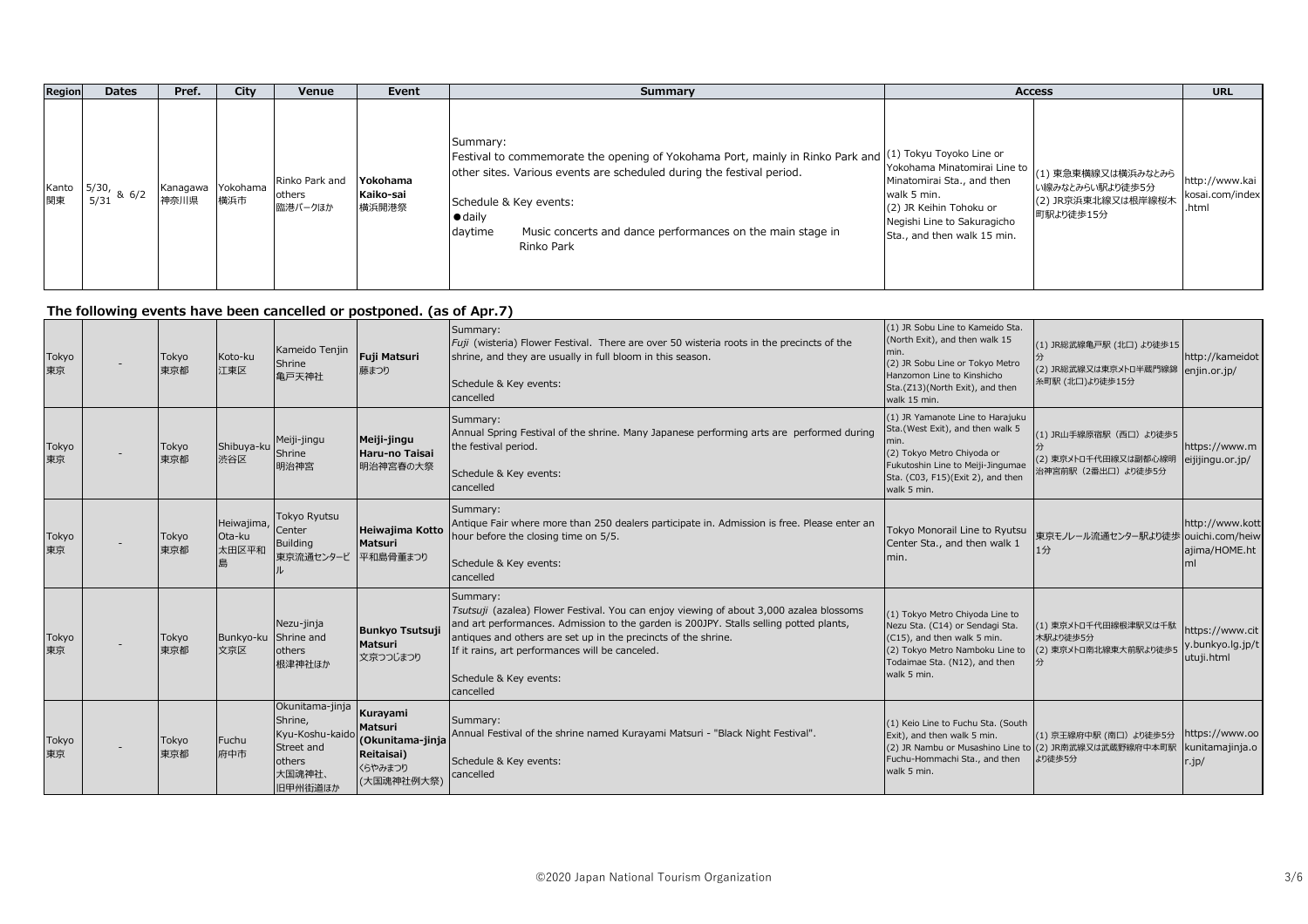| Region      | <b>Dates</b> | Pref.          | City                        | Venue                                                                                 | Event                                                                       | <b>Summary</b>                                                                                                                                                                                                                                                                                                                                                                                                                                                                                                                                                                                    | <b>Access</b>                                                                                                                                                                                                                                                                                                                                        |                                                                                                                                      | <b>URL</b>                                          |
|-------------|--------------|----------------|-----------------------------|---------------------------------------------------------------------------------------|-----------------------------------------------------------------------------|---------------------------------------------------------------------------------------------------------------------------------------------------------------------------------------------------------------------------------------------------------------------------------------------------------------------------------------------------------------------------------------------------------------------------------------------------------------------------------------------------------------------------------------------------------------------------------------------------|------------------------------------------------------------------------------------------------------------------------------------------------------------------------------------------------------------------------------------------------------------------------------------------------------------------------------------------------------|--------------------------------------------------------------------------------------------------------------------------------------|-----------------------------------------------------|
| Tokyo<br>東京 |              | Tokyo<br>東京都   | Taito-ku<br>台東区             | Senso-ji Temple   Takara-no-mai<br>浅草寺                                                | 宝の舞                                                                         | Summary:<br>Japanese traditional dance in celebration of Children's Day. Takara-bune (a ship-shaped<br>float laden with treasure) is drawn by children from Denbo-in Temple, going through<br>Kaminarimon gate, to Senso-ji Temple.<br>Schedule & Key events:<br>cancelled                                                                                                                                                                                                                                                                                                                        | Tokyo Metro Ginza Line or Toei<br>Asakusa Subway Line to Asakusa<br>Sta. (G19, A18), and then walk 5<br>min.                                                                                                                                                                                                                                         | 東京メトロ銀座線又は都営地下鉄浅草線 http://www.sen<br>浅草駅より徒歩5分                                                                                       | so-ji.jp/                                           |
| Tokyo<br>東京 |              | Tokyo<br>東京都   | Chiyoda-ku<br>千代田区          | Kanda Myojin<br>Shrine<br>神田明神                                                        | Kanda Matsuri<br>(Kanda Myojin<br>Omikoshi Togyo)<br>神田祭<br>(神田明神御神輿渡<br>御) | Summary:<br>The festival is one of the three grandest festivals in Tokyo. The highlight of this festival is<br>Shinko-sai. The colorful procession of people in feudal costumes holding paper lanterns and<br>drawing Horen (palanquins) starts from the shrine, passing through Kanda, Nihombashi,<br>Otemachi, Marunouchi and Akihabara areas, and returns to the shrine. Tickets for Takigi<br>Noh (open-air torchlight Noh play) are sold at the shrine and Lawson convenience stores.<br>(9,000JPY, 8,500JPY, 8,000JPY, 6,500JPY, 5,000JPY, 4,000JPY)<br>Schedule & Key events:<br>cancelled | (1) JR Chuo Line or Tokyo Metro<br>Marunouchi Line to Ochanomizu<br>Sta. (M20)(Hijiribashi Exit, Exit 1),<br>and then walk 5 min.<br>(2) Tokyo Metro Chiyoda Line to<br>Shin-Ochanomizu Sta. (C12)(Exit<br>B1), and then walk 5 min.<br>(3) JR Yamanote, Keihin Tohoku<br>or Sobu Line to Akihabara Sta.<br>(Denkigai Exit), and then walk 7<br>min. | (1) JR中央線又は東京メトロ丸ノ内線御<br>茶ノ水駅 (聖橋口、1番出口) より徒歩5<br>(2) 東京メトロ千代田線新御茶ノ水駅<br>(B1出口) より徒歩5分<br>(3) JR山手線、京浜東北線又は総武線<br>秋葉原駅 (電気街口) より徒歩7分 | https://www.ka<br>ndamyoujin.or.j                   |
| Tokyo<br>東京 |              | Tokyo<br>東京都   | Taito-ku<br>台東区             | Asakusa-jinja<br>Shrine,<br>Nakamise-dori<br>Street and<br>others<br>浅草神社、<br>仲見世通りほか | Sanja Matsuri<br>三社祭                                                        | Summary:<br>The festival is counted as one of the Tokyo's grandest. Daigyoretsu (a big parade of people<br>in traditional attires) to the tune of the festival music, Binzasara-mai (Shinto dance) and<br>Mikoshi parade are the highlights. If it rains, Daigyoretsu parade will be canceled.<br>Schedule & Key events:<br>postponed                                                                                                                                                                                                                                                             | Tokyo Metro Ginza Line or Toei<br>Asakusa Subway Line to Asakusa<br>Sta. (G19, A18), and then walk 5<br>min.                                                                                                                                                                                                                                         | 東京メトロ銀座線又は都営地下鉄浅草線<br>浅草駅より徒歩5分                                                                                                      | https://www.as<br>akusajinja.jp/                    |
| Tokyo<br>東京 |              | Tokyo<br>東京都   | Bunkyo-ku Shrine and<br>文京区 | Yushima Tenjin<br>others<br>湯島天神ほか                                                    | Yushima Tenjin<br>Sai<br>湯島天神祭                                              | Summary:<br>Annual Festival of the shrine. Mikoshi parade through the neighborhood, and Edosato-<br>Kagura (Shinto dance with music) is performed several times a day. The festival is rather<br>small in scale this year.<br>Schedule & Key events:<br>cancelled                                                                                                                                                                                                                                                                                                                                 | (1) Tokyo Metro Chiyoda Line to<br>Yushima Sta. (C13)(Exit 3), and<br>then walk 2 min.<br>(2) Tokyo Metro Ginza Line to<br>Ueno-hirokoji Sta. (G15), and then<br>walk 5 min.                                                                                                                                                                         | (1) 東京メトロ千代田線湯島駅 (3番出<br>口)より徒歩2分<br>(2) 東京メトロ銀座線上野広小路駅より<br>歩5分                                                                     | http://www.yus<br>himatenjin.or.jp<br>/pc/index.htm |
| Tokyo<br>東京 |              | Tokyo<br>東京都   | Katsushika-<br>ku<br>葛飾区    | Horikiri<br>Shobuen,<br>Mizumoto Park<br>and others<br>堀切菖蒲園、<br>水元公園ほか               | Katsushika<br>Shobu Matsuri<br>葛飾菖蒲まつり                                      | Summary:<br>Shobu (iris) Flower Festival, held in two parks. There are 6,000 iris roots in Horikiri Shobuen<br>and 14,000 iris roots in Mizumoto Park. Various events are scheduled on weekend during<br>the festival period.<br>Schedule & Key events:<br>cancelled                                                                                                                                                                                                                                                                                                                              | (1) Horikiri Shobuen:<br>Keisei Line to Horikiri-Shobuen<br>Sta., and then walk 10 min.<br>(2) Mizumoto Park:<br>JR Joban Line or Keisei Line to<br>Kanamachi Sta. From there, take<br>bus to Mizumoto Koen Bus Stop,<br>and then walk 5 min.                                                                                                        | (1) 堀切菖蒲園:<br>京成線堀切菖蒲園駅より徒歩10分<br>(2) 水元公園:<br>JR常磐線又は京成線金町駅よりバスで水<br>元公園下車、徒歩5分                                                     | http://www.kat<br>sushika-<br>kanko.com/            |
| Kanto<br>関東 |              | Ibaraki<br>茨城県 | Kasama<br>笠間市               | Kasama<br>Geijutsu-no-mori Himatsuri<br>Park<br>笠間芸術の森公園                              | Kasama-no-<br>笠間の陶炎祭<br>(ひまつり)                                              | Summary:<br>Pottery Fair. Over 200 stalls are set up in the park.<br>X Special bus services between the Mashiko Toki Ichi venue and the Kasama-no-Himatsuri<br>venue on 4/29 & 5/2-5/5 will be operated by Ibaraki Kotsu Bus. (500JPY)<br>Schedule & Key events:<br>postponed                                                                                                                                                                                                                                                                                                                     | (1) JR Mito Line to Kasama Sta.,<br>and then walk 30 min. or take<br>temporary bus (10 min.)<br>(2) JR Joban Line to Tomobe Sta.<br>(North Exit) From there, take<br>shuttle bus (15 min.)<br>(3) From Akihabara Bus Terminal,<br>take Highway bus to Yakimono-dor<br>Bus Stop (1 hour 40min.)                                                       | (1) JR水戸線笠間駅より徒歩30分又は<br>臨時バスで10分<br>(2) JR常磐線友部駅 (北口) よりシャトル https://www.hi<br>バスで15分<br>(3) 秋葉原バスターミナルより高速バスで1<br>時間40分やきもの通り下車    | matsuri.net/                                        |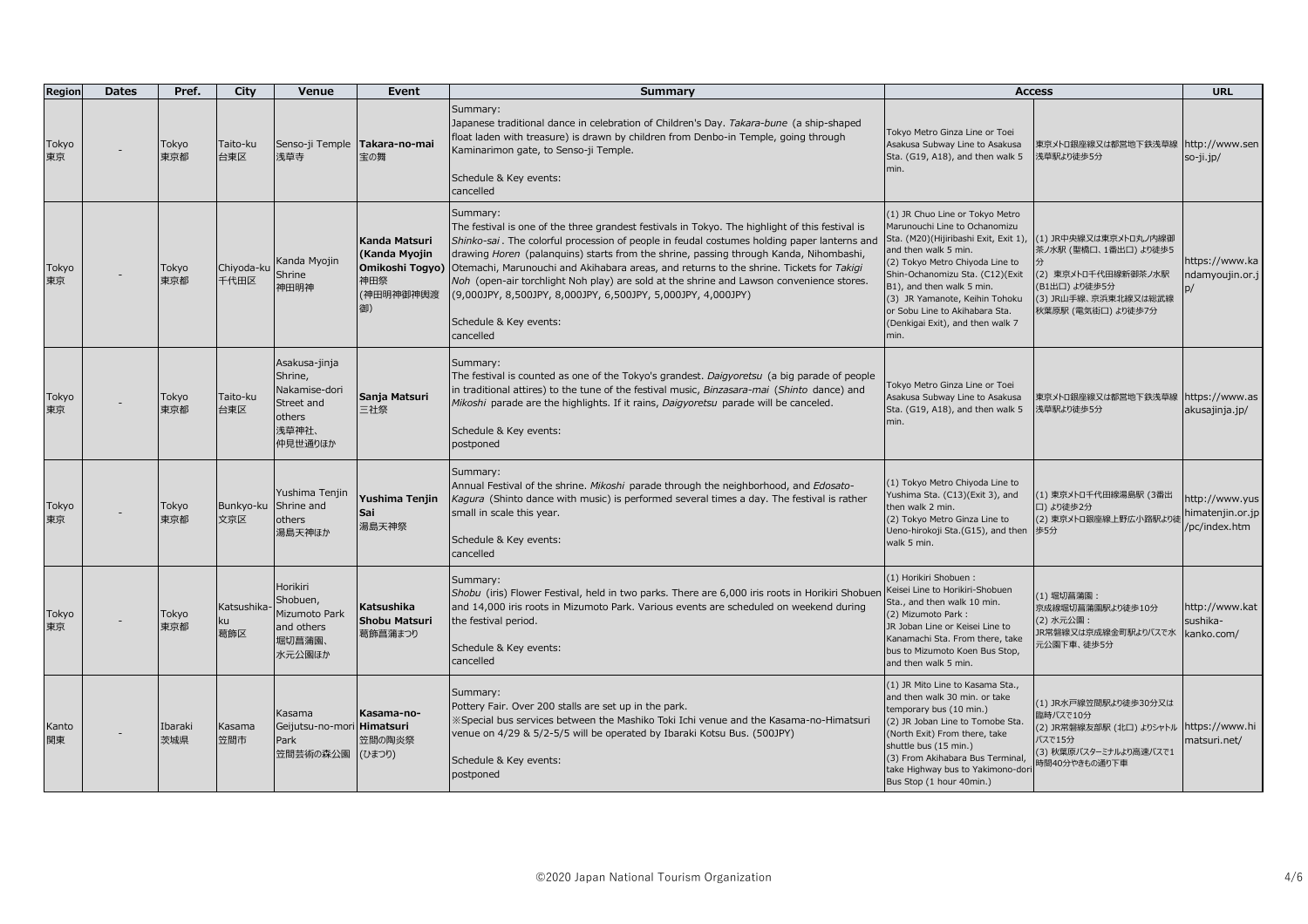| Region      | <b>Dates</b> | Pref.            | City                                            | Venue                                                                               | Event                                          | Summary                                                                                                                                                                                                                                                                                                                                                                                                                                                      | <b>Access</b>                                                                                                                                                                                                                                                                                                                                                                                                               |                                                                                                                                                   | <b>URL</b>                                                                    |
|-------------|--------------|------------------|-------------------------------------------------|-------------------------------------------------------------------------------------|------------------------------------------------|--------------------------------------------------------------------------------------------------------------------------------------------------------------------------------------------------------------------------------------------------------------------------------------------------------------------------------------------------------------------------------------------------------------------------------------------------------------|-----------------------------------------------------------------------------------------------------------------------------------------------------------------------------------------------------------------------------------------------------------------------------------------------------------------------------------------------------------------------------------------------------------------------------|---------------------------------------------------------------------------------------------------------------------------------------------------|-------------------------------------------------------------------------------|
| Kanto<br>関東 |              | Tochigi<br>栃木県   | Mashiko-<br>machi<br>益子町                        | Mashiko-machi<br>益子町                                                                | <b>Mashiko Toki</b><br>Ichi<br>益子陶器市           | Summary:<br>Pottery Fair. Besides 50 shops, about 500 stalls are set up in the town.<br>«Special bus services between the Mashiko Toki Ichi venue and the Kasama-no-Himatsuri<br>venue on 4/29 & 5/2-5/5 will be operated by Ibaraki Kotsu Bus. (500JPY)<br>Schedule & Key events:<br>cancelled                                                                                                                                                              | (1) JR Tohoku Shinkansen Line to<br>Oyama Sta., and then change to JR<br>Mito Line to Shimodate Sta. From<br>there, take Moka Tetsudo Line to<br>Mashiko Sta.<br>(2) JR Tohoku Shinkansen Line to<br>Utsunomiya Sta. (West Exit) From<br>No.14 Bus Stop, take bus (for<br>Mashiko Sta.) to Mashiko Sta.(1<br>hour)<br>(3) From Akihabara Bus Terminal,<br>take Highway bus to Togei Messe-<br>Iriguchi Bus Stop (2.5 hours) | (1) JR東北新幹線小山駅よりJR水戸線で<br>下館駅にて真岡鉄道線に乗り換え益子駅<br>2) JR東北新幹線宇都宮駅下車 (西<br>口)、14番バス乗り場よりバス益子駅行で1<br>時間益子駅下車<br>(3) 秋葉原バスターミナルより高速バスで2<br>時間半陶芸メッセ入口下車 | http://www.ma<br>shiko-<br>kankou.org/                                        |
| Kanto<br>関東 |              | Saitama<br>埼玉県   | Nishi-<br>hoshubana<br>Kasukabe<br>春日部市西<br>宝珠花 | Edogawa River<br>江戸川河川敷                                                             | Otako-age<br>Matsuri<br>大凧あげ祭り                 | Summary:<br>Giant Kite Flying Festival. Flying two smaller kites, each weighing 150 kg and two giant<br>kites, each weighing 800 kg are featured. If it rains on both dates, the festival may be<br>postponed to 5/6.<br>Schedule & Key events:<br>cancelled                                                                                                                                                                                                 | Tobu Isezaki Line to Kasukabe Sta.<br>(East Exit) From there, take bus to<br>Otakokoen-Iriguchi Bus Stop (30<br>$min.$ )                                                                                                                                                                                                                                                                                                    | 東武伊勢崎線春日部駅 (東口) よりバスで .kasukabe.lg.jp/<br>30分大凧公園入口下車                                                                                             | http://www.city<br>event/kanko/r2<br>odako.html                               |
| Kanto<br>関東 |              | Kanagawa<br>神奈川県 | Sagamihar<br>相模原市                               | Shindo Sports<br>Hiroba and<br>others<br>新戸スポーツ広場ほ                                  | Sagami-no-<br><b>Otako Matsuri</b><br>相模の大凧まつり | Summary:<br>Giant Kite Flying Festival at four venues along Sagami River, mainly at Shindo Sports Hiroba.<br>About 100 men wearing Happi coats fly a giant kite of 14.5 square meters, weighing 950<br>kg, at the venue. Open-air stalls selling foods and others are set up. The festival may be<br>canceled depending on weather conditions.<br>Schedule & Key events:<br>cancelled                                                                        | Shindo Sports Hiroba:<br>JR Sagami Line to Sobudai-shita<br>Sta., and then walk 15 min. or<br>take free shuttle bus                                                                                                                                                                                                                                                                                                         | 新戸スポーツ広場:<br>JR相模線相武台下駅より徒歩15分又は<br>無料シャトルバス                                                                                                      | https://www.e-<br>sagamihara.co<br>m/                                         |
| Kanto<br>関東 |              | Kanagawa<br>神奈川県 | Yokohama<br>横浜市                                 | Yamashita Park,<br><b>Red Brick</b><br>Warehouse and<br>others<br>山下公園、<br>赤レンガ倉庫ほか | The Yokohama<br>Parade<br>ザ よこはまパレード           | Summary:<br>International Masquerade Parade. The main parade leaves Yamashita Park, passing by Aka<br>Renga Soko (Red Brick Warehouse) and proceeding on Bashamichi Ave., for Isezakicho 6-<br>chome area. If it rains, the parade will be postponed to the following day.<br>Schedule & Key events:<br>cancelled                                                                                                                                            | 1) Tokyu Toyoko Line or<br>Yokohama Minatomirai Line to<br>Motomachi-Chukagai Sta.(Exit 1)<br>or Bashamichi Sta.<br>(2) JR Keihin Tohoku or Negishi<br>Line to Kannai Sta.                                                                                                                                                                                                                                                  | (1) 東急東横線又は横浜みなとみらい線<br>元町・中華街駅(1番出口) 又は馬車道駅<br>下重<br>(2) JR京浜東北線又は根岸線関内駅下                                                                        | https://www.yo<br>kohama-<br>cci.com/                                         |
| Kanto<br>関東 |              | Kanagawa<br>神奈川県 | Odawara<br>小田原市                                 | Odawara Castle<br>and others<br>小田原城ほか                                              | Odawara Hojo<br>Godai Matsuri<br>小田原北條五代祭り     | Summary:<br>The main event of this festival is Musha Gyoretsu (a warriors' procession) from Akagane-<br>mon Gate of the castle, going through the city. If it rain the event will be canceled.<br>Schedule & Key events:<br>cancelled                                                                                                                                                                                                                        | JR Tokaido Shinkansen Line or<br>Odakyu Odawara Line to Odawara<br>Sta. (East Exit), and then walk 10<br>min.                                                                                                                                                                                                                                                                                                               | JR東海道新幹線又は小田急小田原線小<br>田原駅 (東口) より徒歩10分                                                                                                            | http://www.oda<br>wara-<br>kankou.com/                                        |
| Kanto<br>関東 |              | Kanagawa<br>神奈川県 | Zama<br>座間市                                     | Zakaebashi<br>Bridge,<br>Sagami River<br>ground<br>座架依橋、<br>相模川グラウンド                | Zama-no-Otako<br>Matsuri<br>座間の大凧まつり           | Summary:<br>Giant Kite Flying Festival on the riverbank near Zakaebashi Bridge over Sagami River. Over<br>100 people fly a giant kite of weighting 1 ton.<br>This year, fireworks display using smoke and sound will be shot for about 5 minutes. Open-<br>air stalls selling foods and others are set up and various events are scheduled at venue. The<br>festival may be canceled depending on weather conditions.<br>Schedule & Key events:<br>cancelled | Odakyu Line to Sobudai-mae Sta.,<br>and then take shuttle bus (The<br>shuttle bus runs every 20 min,<br>$9:00-15:00$                                                                                                                                                                                                                                                                                                        | 小田急線相武台前駅よりシャトルバス (毎<br>20分間隔で運行 9:00-15:00)                                                                                                      | https://www.cit<br>y.zama.kanaga<br>wa.jp/www/con<br>tents/12493664<br>79690/ |